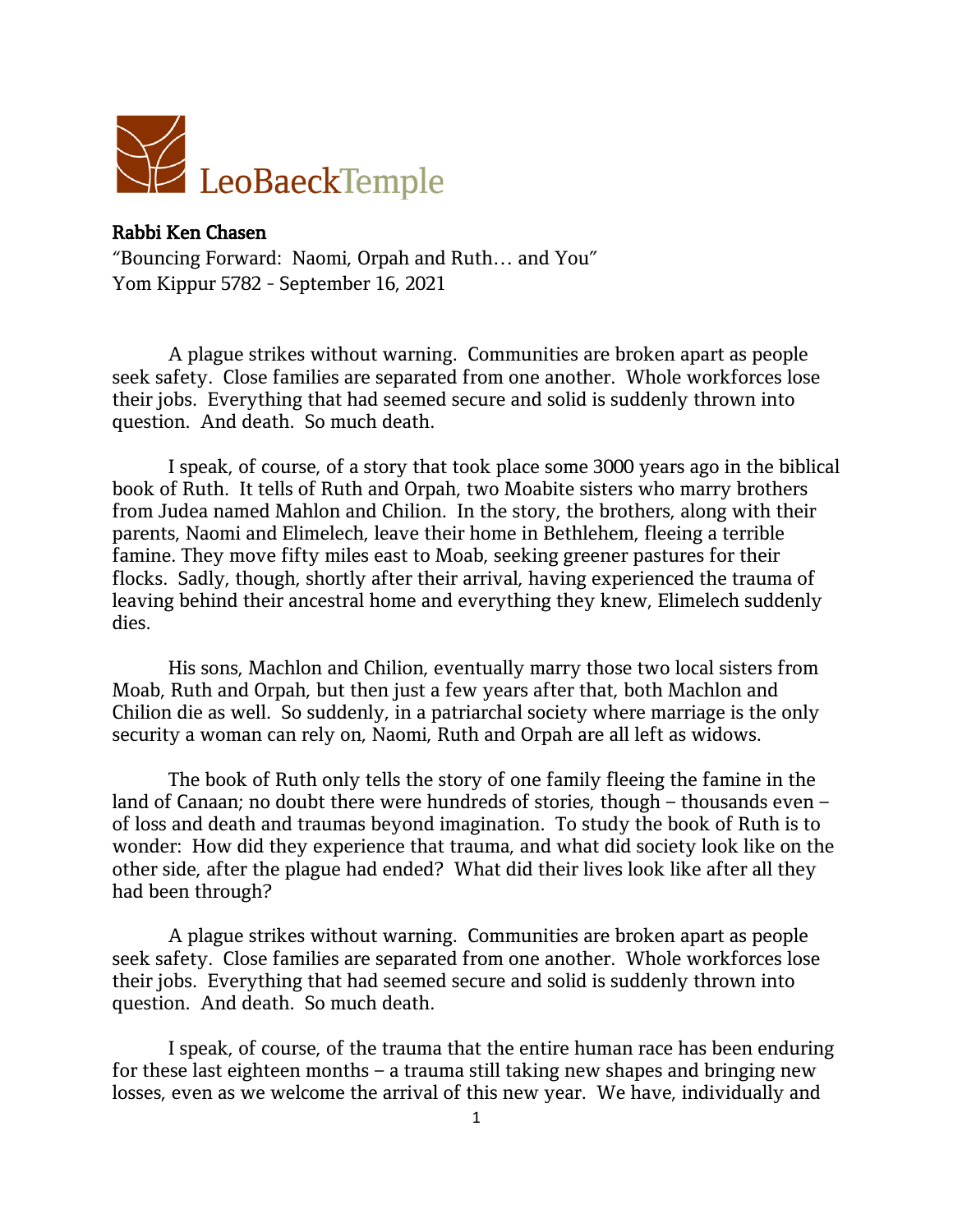collectively, been through so much in this last year and a half. We've all suffered a collective trauma that won't just disappear, even when our masks finally come off for good. Depression, anxiety, substance abuse and even suicide are up dramatically. Our first responders have experienced unthinkable layers of additional trauma; our essential workers, the ones who never stopped making our lives as secure and safe and as educated and well-fed as possible, are burned out. How will we respond in this time, individually and collectively? How will things look for us as we emerge from this crisis? How will we face the future?

Let us look back 3000 years – to Naomi, Orpah and Ruth – and witness a range of ways that human beings respond to trauma… and see a choice we might make about how to face our future.

Back in Moab, three wounded women, living the post-traumatic stress that thousands of people were no doubt going through at the time, each responded in their own distinct way.

Naomi, devastated by the loss of her husband and two sons, heads back to her native home in Bethlehem, which she surely wishes she had never left. The famine had cost her everything. So it is no surprise that she chooses to spend her final years grieving and perhaps, we pray, healing at home.

And who among us wouldn't want to just go home after such heartbreak? After all, when I first finally stepped onto a plane this past May, it was to return to my childhood home on the north shore of Chicago, where a young cousin of mine was celebrating becoming a Bat Mitzvah. Even with the unprecedented hardship of the pandemic, I hadn't lived through even a hint of the kind of ordeal that had stricken Naomi, but still I wasn't itching to fly for business or for a vacation. That first magnetic draw to re-enter the world was to go home. I needed to feel the love of those in whose lives my life has been rooted from the very start.

When Naomi arrives back in Bethlehem, she asks everyone to call her Marah – bitterness – instead of Naomi, which means pleasantness. And that's the last we know of her story. Given the near impossibility of the task before her – to carry on somehow in the aftermath of losing her entire family – not a one of us would question why she sees her very identity as bitterness.

Orpah, for her part, also chooses to go home… that's Moab for her. She seeks the comfort of the familiar, the safety of her own family and friends, the gods she had grown up with – for she, too, has to begin again following the loss of her young husband. Again, it's a choice that practically any one of us in her shoes would likely have made. But beyond her decision to start over where she had started before, we know nothing of the adventure that follows in Orpah's life. She still had so much living to do, even as a young widow – so much of her life ahead of her. We are left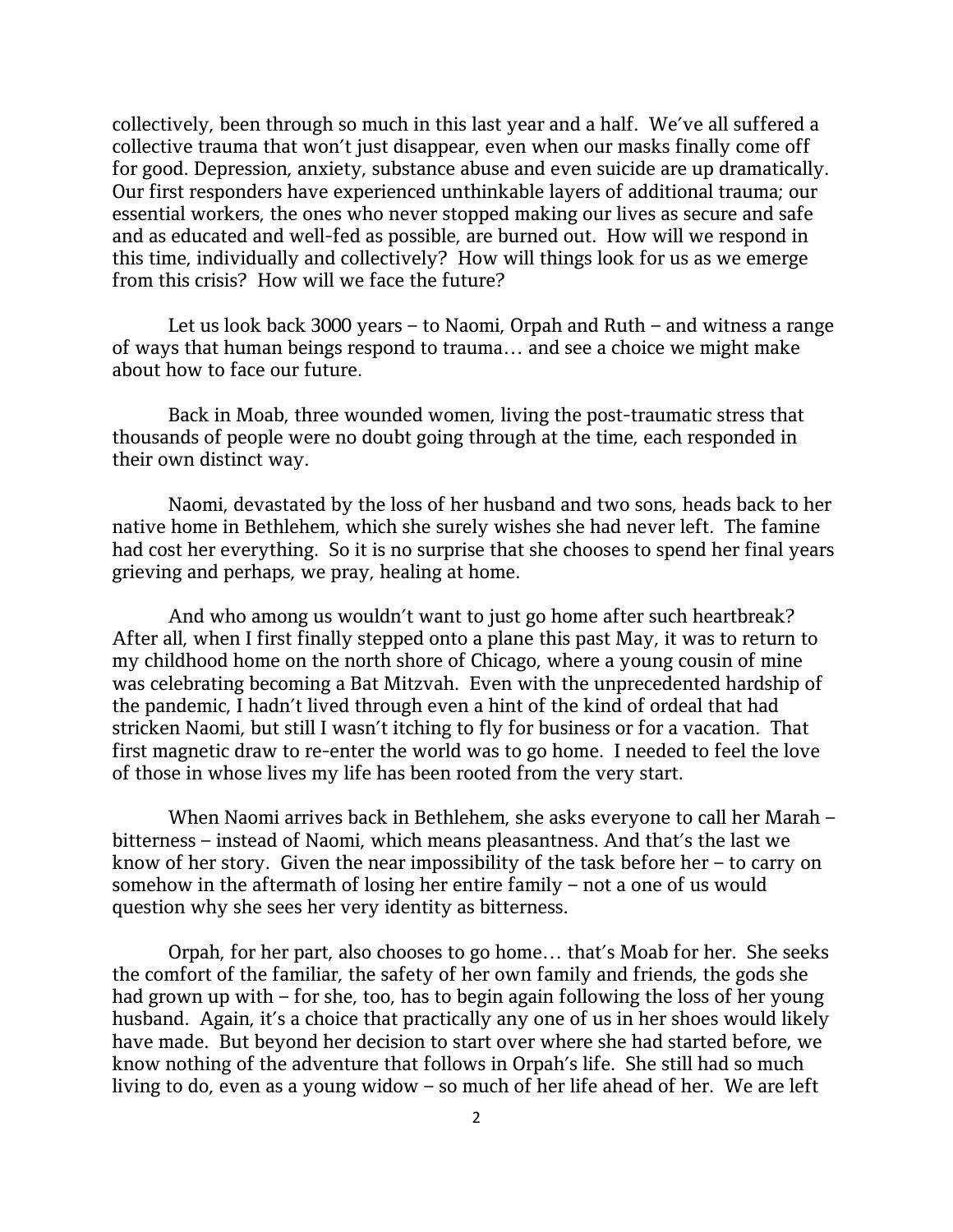to hope that returning to her roots enabled her to regain her balance, recover from her heartbreak, and resume her life with some modicum of peace.

So that leaves Ruth – the woman for whom the book is named… one of only two books out of the Hebrew Bible's thirty-nine, in fact, that is named for a woman. What becomes of Ruth?

Well, we know that Naomi, after the death of her two sons, encourages both of their widows, sisters Orpah and Ruth, to go home to Moab, to their family. But only Orpah follows her mother-in-law's urgings. Ruth, on the other hand, stays with Naomi, following her back to Bethlehem.

In one of the most memorable passages in the entire Hebrew bible, Ruth says to her grief-stricken mother-in-law, "Do not urge me to leave you, to turn back and not follow you. For wherever you go, I will go; wherever you lodge, I will lodge; your people shall be my people, and your God my God. Where you die, I will die, and there I will be buried."

Looking through the lens of the collective human trauma that we've all been through in the last year and a half, I read Ruth's words with new appreciation and inspiration. For in the face of unimaginable loss and uncertainty about what the future holds, Ruth dives deeper into relationship with her mother-in-law; she finds new strength through the experience of loss; she sees new possibilities in her future, and she undergoes a spiritual transformation. It is as if she gains a new appreciation of life even in the aftermath of loss and devastation – perhaps even because of it. Frankly, I don't know how she does it. And like so many others who have read the book of Ruth, I wonder – could I do what Ruth does? Could we?

It's a question we'll all have to answer in this new Jewish year 5782. This is why I've found myself reading an awful lot this past year about communal responses to trauma. Numerous psychologists have studied the ongoing life stories of people who have endured all kinds of trauma. What I've learned can be summarized as three basic human responses to the kind of experience we've been through in this last year and a half.

Some survivors of trauma struggle mightily and persistently: they develop what has come to be known as Post Traumatic Stress Disorder. They face debilitating depression and anxiety. They have difficulty functioning. They descend, through no desire of their own, into the bitterness brought on by their trauma, as the biblical Naomi did, following her multiple bereavements.

Others experience what we might call resilience. They bounce back to the way they were before the trauma. This seems to be Orpah's hope in heading back home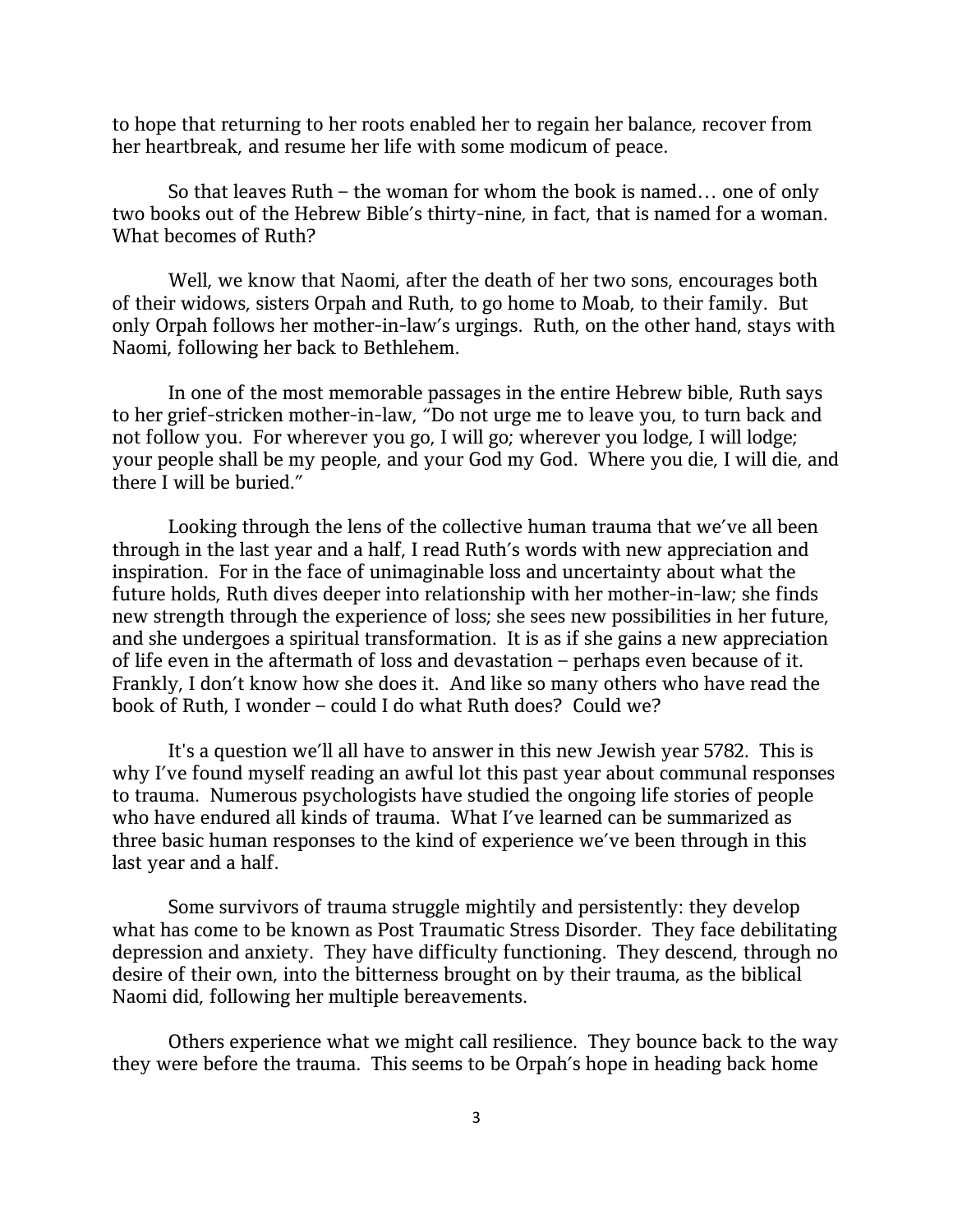to Moab – to her memories of her life before she had ever gotten married and widowed.

But the scientists describe a third possibility – another option beyond getting lost in the trauma and bouncing back from it. It appears that some people figure out how to bounce forward. Multiple studies show that more than half the people who experience a traumatic event report at least one positive change, compared to less than fifteen percent who develop PTSD. Two scientists in particular, Richard Tedeschi and Lawrence Calhoun, coined a term to describe this phenomenon – they call it post-traumatic growth.

Of course, the notion that suffering and distress can potentially yield positive change is thousands of years old. Teachings from Judaism, Christianity, Islam, Bahai, Hinduism, Buddhism and other faiths speak to the transformative potential in suffering, as do the writings of novelists, dramatists and poets. But what Tedeschi, Calhoun, and others have noticed is that, during and after the most trying of times, some of us see growth in ourselves that we didn't expect. Some experience a change in priorities, or an intensifying of faith… an untapping of strength, or a developing of new capacities and interests. Sometimes, it is a trauma that unleashes our willingness to change those things we have long realized need changing. We discover a new closeness with others, a new compassion, a new readiness to accept help and support.

In short, scientists are now coming to codify what Ruth modeled 3000 years ago. She's the Bible's exemplar of post-traumatic growth. In and through these challenging times, have you experienced growth you didn't expect? Are you ready to pursue that kind of growth now?

I want to be clear about something. Every single one of us has experienced the uprooting brought by this pandemic differently – which means there are no "shoulds" or "shouldn'ts" when it comes to having survived it thus far. You're here, propelling yourself into this new year, bravely asking the questions that this Yom Kippur day places before you, after a year and a half like nothing you could ever have imagined. So you have no business feeling like you have to compare yourself to Ruth or to anyone. Yes, she provides some blessed inspiration on a day we count upon to inspire us – but the only standard by which our tradition calls us to be judged is ourselves. You are where you are with this – and perhaps you're closer to Naomi than to Ruth at the moment. After all, nobody chooses to suffer from posttraumatic stress disorder. This holy day is not for envying someone else's place of departure; it's for naming your own, with unstinting honesty, and for courageously setting a course for bouncing forward.

So wherever and however you find yourself this morning along the spectrum of suffering, resilience and growth – from Naomi to Orpah to Ruth… to you – you're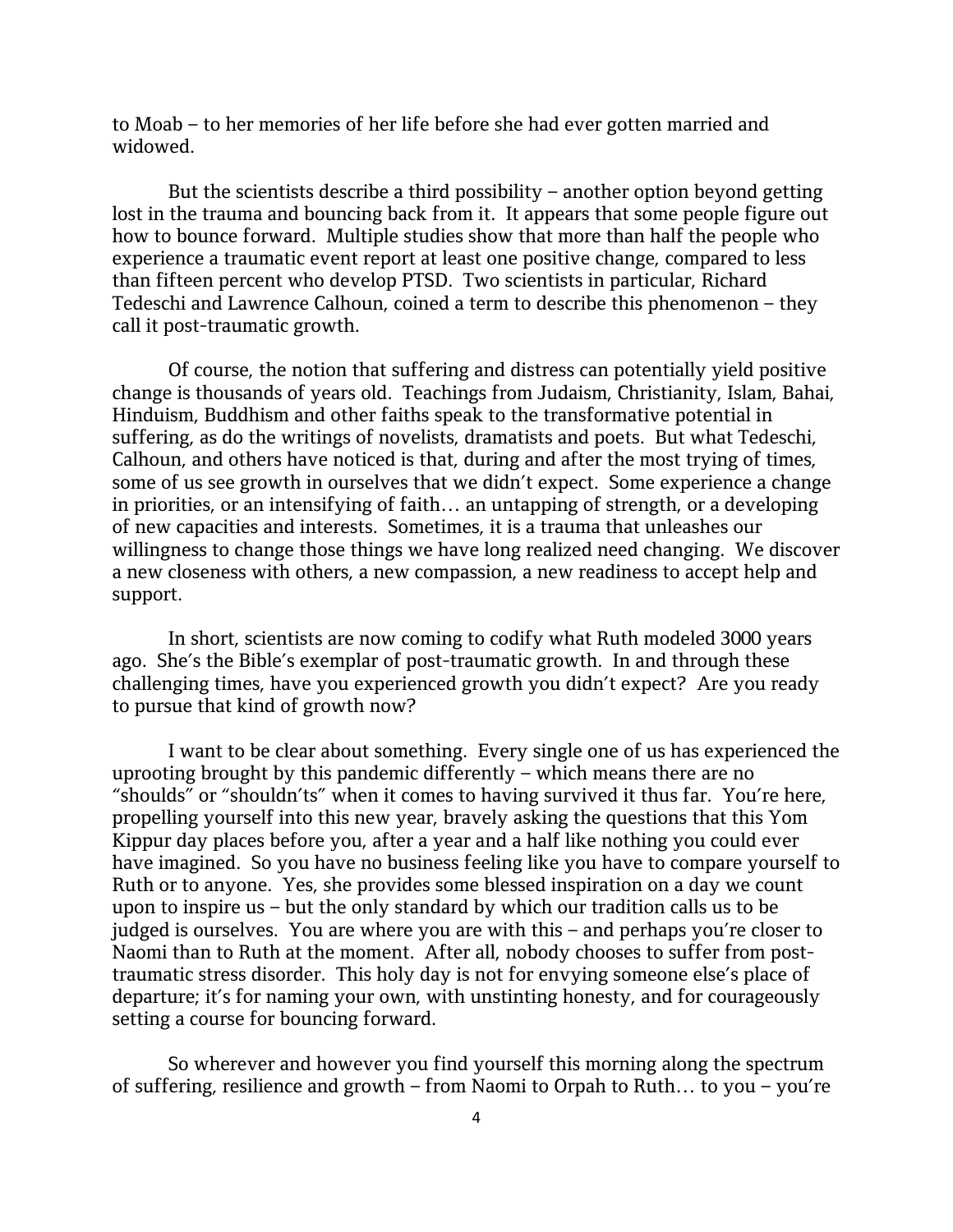in exactly the right place. And maybe, just maybe, your commitment to this Yom Kippur day – this enterprise of staring at our souls and telling the truth about what we see – might just surprise you by catalyzing real growth.

It will not be easy. After all, how does a person seek post-traumatic growth when the trauma is still going on? We know we are never fully and completely "post-trauma" in our lives. When Ruth makes her choice to stay with Naomi in the land of Judah instead of returning home to Moab, she surely hopes that her days of trauma have ended with the death of her husband. But she is heading to a foreign land, with a language and religion and culture she doesn't know – and she and Naomi arrive in dire poverty, exacerbating the powerlessness and disadvantage that came simply with being women in the Ancient Near East. In short, she was both posttrauma and mid-trauma… just as we are in this pandemic.

In one strange way, our predicament a year ago was actually simpler than our current one. That is to say, there was absolute clarity a year ago regarding what we needed to do to remain safe and healthy and contribute responsibly to public health. What's more, our places of work and public gathering were for the most part closed, and our local and state government largely made the most difficult decisions for us.

We now face the added trauma of confusion. If you're vaccinated, you're a lot safer than you were one year ago – but you also know that you can still get infected and infect others. If you're unvaccinated, things are actually considerably more dangerous now than they were one year ago. And nobody knows what the next variant will bring. But now, the choices are largely up to us, and they're extremely hard choices to make. All the uncertainty leaves us paralyzed, afraid to risk, afraid to grow.

Dr. Tara Kirk Sell, a researcher on risk communication at Johns Hopkins, teaches that at this stage in our 18-month-old trauma, we need to develop a healthy sense of caution about the now-familiar phrase "an abundance of caution." After all, when we allow a manageable risk to stop us from doing things that possess the power to make us healthier, happier, saner, we deny ourselves the very gifts that enable us to bounce forward.

Ruth faced incalculable risks by accompanying Naomi to Bethlehem instead heading home to Moab. And yet she took that leap of faith. And, we are taught, she found love again. She rose to prosperity again, from the depths of destitution. And she became a mother – then a grandmother, and then the great-grandmother of King David, from whose line we are taught the Messiah will one day come.

There is inestimable power in the determination to grow when we are at once post-trauma and mid-trauma, just like we are right now. Inestimable power when, as Rabbi Ross taught us last night, we go straight to the darkness, ask it what it has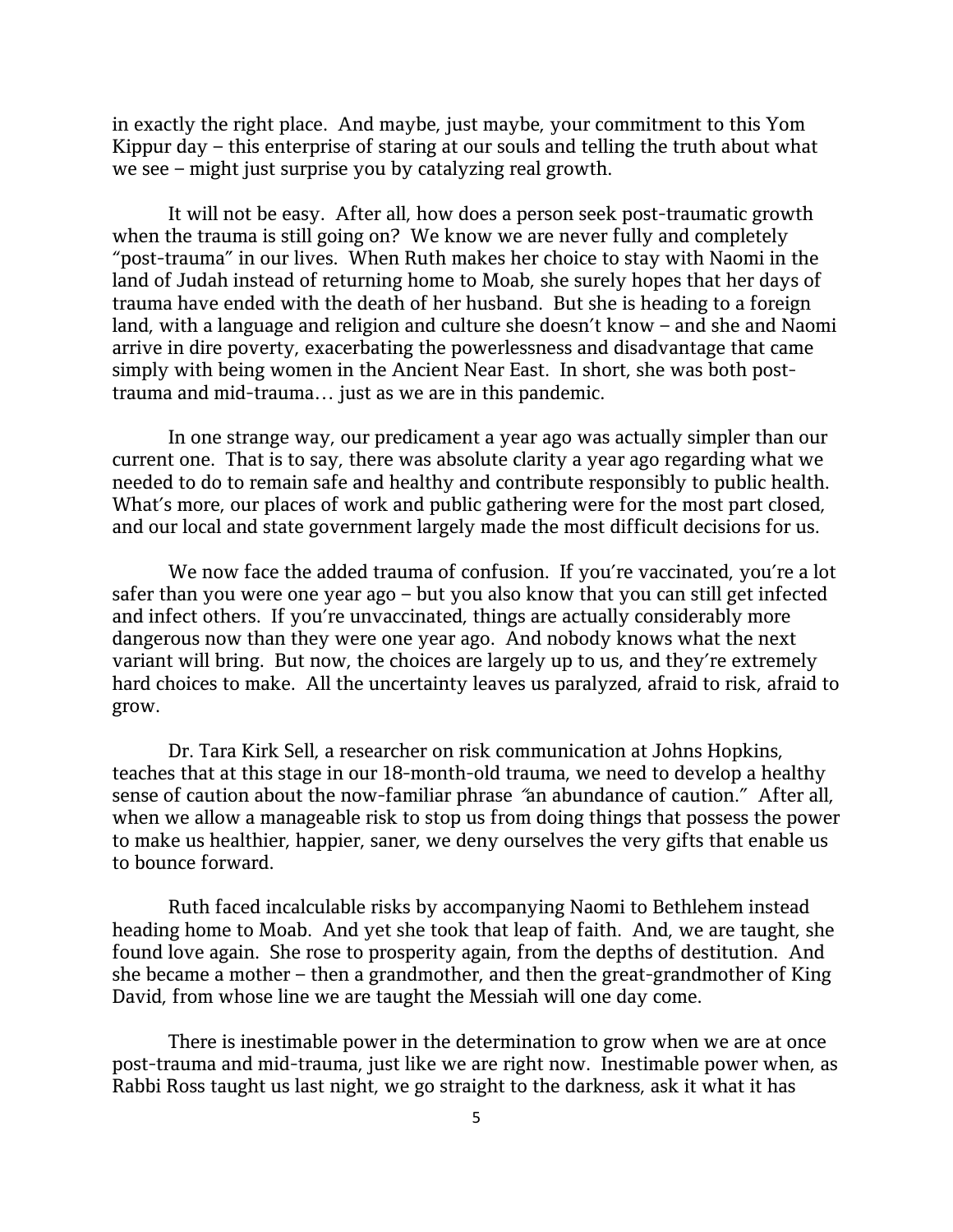come to tell us, and then prepare to do all that is in our power to answer with our lives.

What has the darkness come to tell you on this Yom Kippur day? What has it revealed during this past year – and how have you responded to those revelations?

What personal strengths have you discovered – and what new strengths are you ready to cultivate?

What new appreciation of life has emerged from all the trauma now behind you… and the trauma still within you? How will you honor that appreciation of life in this new year 5782?

What relationships were deepened when the need ran unusually high – and which still await your attention?

To what new possibilities were you awakened during this time of darkness – and what might you do in the light of that awakening?

How have you sustained your spirit during this endless ordeal – and how might you build spiritual meaning in this new year, as the ordeal continues?

We're not accustomed to hearing the shofar on this Day of Atonement until the day has come to its end… but this year – this one year, mid- and post-trauma – I want to invite its sound mid- and post-holy day. For like nothing else, it will call you to answer with your life.

Wrote my dear friend, poet Stacey Zisook Robinson, who died this past March from Covid-19:

> I will answer the sound of the shofar… That rang out and tumbled the walls that surrounded my heart; that sang in aching and awesome mystery to announce the presence of God. I will hear in this wilderness, I will hear in my longing and I will turn and turn again